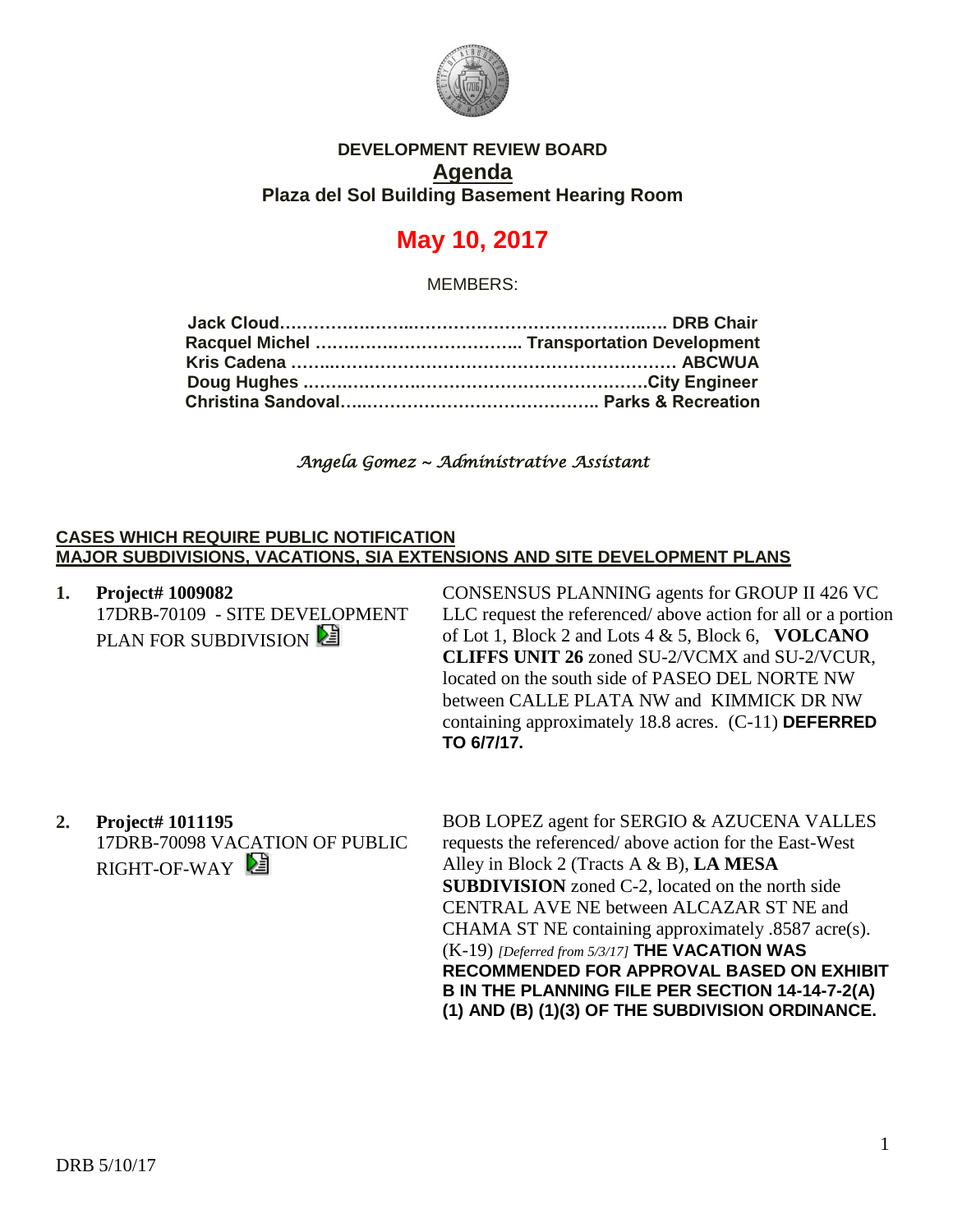- **3. Project# 1007861** 17DRB-70110 – SITE DEVELOPMENT PLAN FOR BUILDING PERMIT
- **4. Project# 1010675**

17DRB-70063 EASEMENT VACATIONS 17DRB-70064 PRELIM/ FINAL PLAT 17DRB-70069 SITE DEVELOPMENT PLAN FOR SUBDIVISION 17DRB-70070 SITE DEVELOPMENT PLAN FOR BUILDING PERMIT

MODULUS ARCHITECTS agents for COOL SPRINGZ TRAMPOLINE PARK request the referenced/ above action for Tract C-1, **SANDIA ADDITION** zoned C-3, located on the west side of SAN MATE BLVD NE between MCCLOUD RD NE and LINCOLN RD NE containing approximately 2.6 acres. (F-17) **DEFERRED TO 5/24/17.**

SURV-TEK INC and MODULUS ARCHITECTS INC agents for PALOMAS EQUITIES LLC request the referenced/ above actions for Lots 5-A and 28-32, Block 11, **NORTH ALBUQUERQUE ACRES Tract A, Unit A,** zoned C-1/ or SU-2/RC, located on the southeast corner of PASEO DEL NORTE NE and SAN PEDRO DR NE containing approximately 6.7 acres. (D-18) *[Deferred from 3/29/17, 4/19/17, 5/3/17]* **DEFERRED TO 5/24/17.**

#### **MINOR PLATS, FINAL (MAJOR) PLATS, AMENDED PLATS AND PLANS**

**5. Project# 1008301** 17DRB-70124 MINOR - PRELIMINARY/ FINAL PLAT APPROVAL

SURV-TEK INC agent(s) for MARK TEKIN request(s) the above action(s) for all or a portion of  $Lot(s)$  22-24,  $Block(s)$ 16, **UNIVERSITY HEIGHTS** zoned SU-2, located on SOUTHWEST CORNER OF CENTRAL AND COLUMBIA containing approximately .439 acre(s). (K-16) **THE PRELIMINARY/FINAL PLAT WAS APPROVED WITH FINAL SIGN OFF DELEGATED TO THE WATER AUTHORITY FOR AVAILABILITY STATEMENT AND TO PLANNING WHO IS LAST TO SIGN.**

**6. Project# 1009721** 16DRB-70269 - FINAL PLAT COMMUNITY SCIENCES CORP agent(s) for JOHN FREED request(s) the above action(s) for all or a portion of Lot(s) 10-A-3, **ALVARADO GARDENS Unit(s) 2,** zoned RA-2/W7, located on CAMPBELL BETWEEN CALLE TRANQUILO NW AND GARDEN RD TRELLIS NW containing approximately 1.042 acre(s). (G-12) *[deferred on 10/12/16]* **DEFERRED TO 5/17/17.**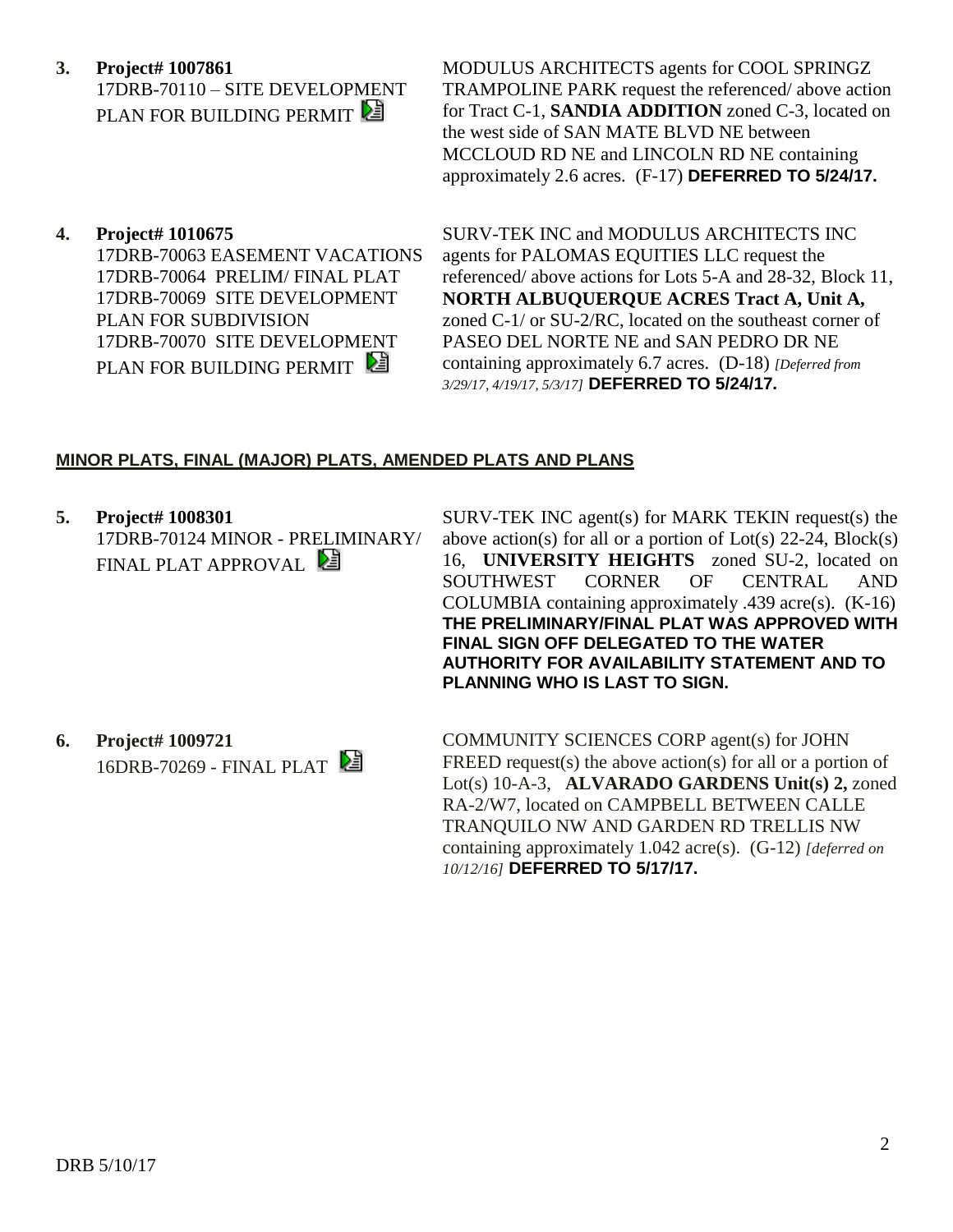**7. Project# 1010521** 16DRB-70040 - FINAL PLAT

**8. Project# 1007871** 17DRB-70127 - FINAL PLAT 17DRB-70128 AMENDMENT TO PRELIMINARY PLAT

- **9. Project# 1004635** 17DRB-70126 MINOR - PRELIMINARY/ FINAL PLAT APPROVAL
- **10. Project# 1011186** 17DRB-70125 MINOR - PRELIMINARY/ FINAL PLAT APPROVAL **E**

THE GROUP agent(s) for NAZISH LLC request(s) the above action(s) for all or a portion of Lot(s) 12, Block(s) 3, Tract(s) 2, Unit(s) 3, **NORTH ALBUQUEQUE ACRES** zoned RD, located on OAKLAND AVE BETWEEN WYOMING BLVD AND QUAIL SPRINGS PL containing approximately 1.0025 acre(s). (C-19) *[deferred on 2/10/16]* **THE FINAL PLAT WAS APROVED WITH FINAL SIGN-OFF DELEGATED TO TRANSPORTATION FOR RIGHT-OF-WAY DEDICATION AND TO PLANNING WHO IS LAST TO SIGN.**

ISAACSON AND ARFMAN PA agent(s) for LAS VENTANAS NM, INC request(s) the above action(s) for all or a portion of Lot(s) 2 AND 3, **ALVARADO GARDENS Unit(s) 3,** zoned R-LT, located on CANDELARIA RD NW BETWEEN CALLE SAN YSIDRO NW AND RIO GRANDE BLVD NW containing approximately 1.3352 acre(s). (G-12) **THE FINAL PLAT WAS APROVED WITH FINAL SIGN-OFF DELEGATED TO PLANNING FOR AGIS DXF AND UTILITY COMPANIES SIGNATURES. THE AMENDED PRELIMINARY PLAT WAS APPROVED. THIS AMENDMENT DOES NOT EXTEND THE EXPIRATION DATE OF THE ALREADY APPROVED PRELIMINARY PLAT.**

WAYJOHN SURVEYING INC agent(s) for RANGER ENTERPRISES request(s) the above action(s) for all or a portion of Lot(s) 16-A AND PORTION OF 17, Block(s) 8, **EAST CENTRAL BUSINESS ADDITION** zoned SU-2 C-3, located on COCHITI RD SE BETWEEN JUAN TABO BLVD SE AND SHIRLEY ST SE containing approximately .2628 acre(s). (L-21) **DEFERRED TO 5/17/17.**

CARTESIAN SURVEYS INC agent(s) for PAULETTE STEVENSON request(s) the above action(s) for all or a portion of Lot(s) 112A, **HIGHLANDS AT HIGH DESERT** zoned SU-2/HD/R-1, located on ELENA GALLEGOS BETWEEN APACHE PLUME AND GAMBEL OAK NE containing approximately .8834 acre(s). (E-23) **THE PRELIMINARY/FINAL PLAT WAS APPROVED WITH FINAL SIGN OFF DELEGATED TO PLANNING FOR AGIS DXF.**